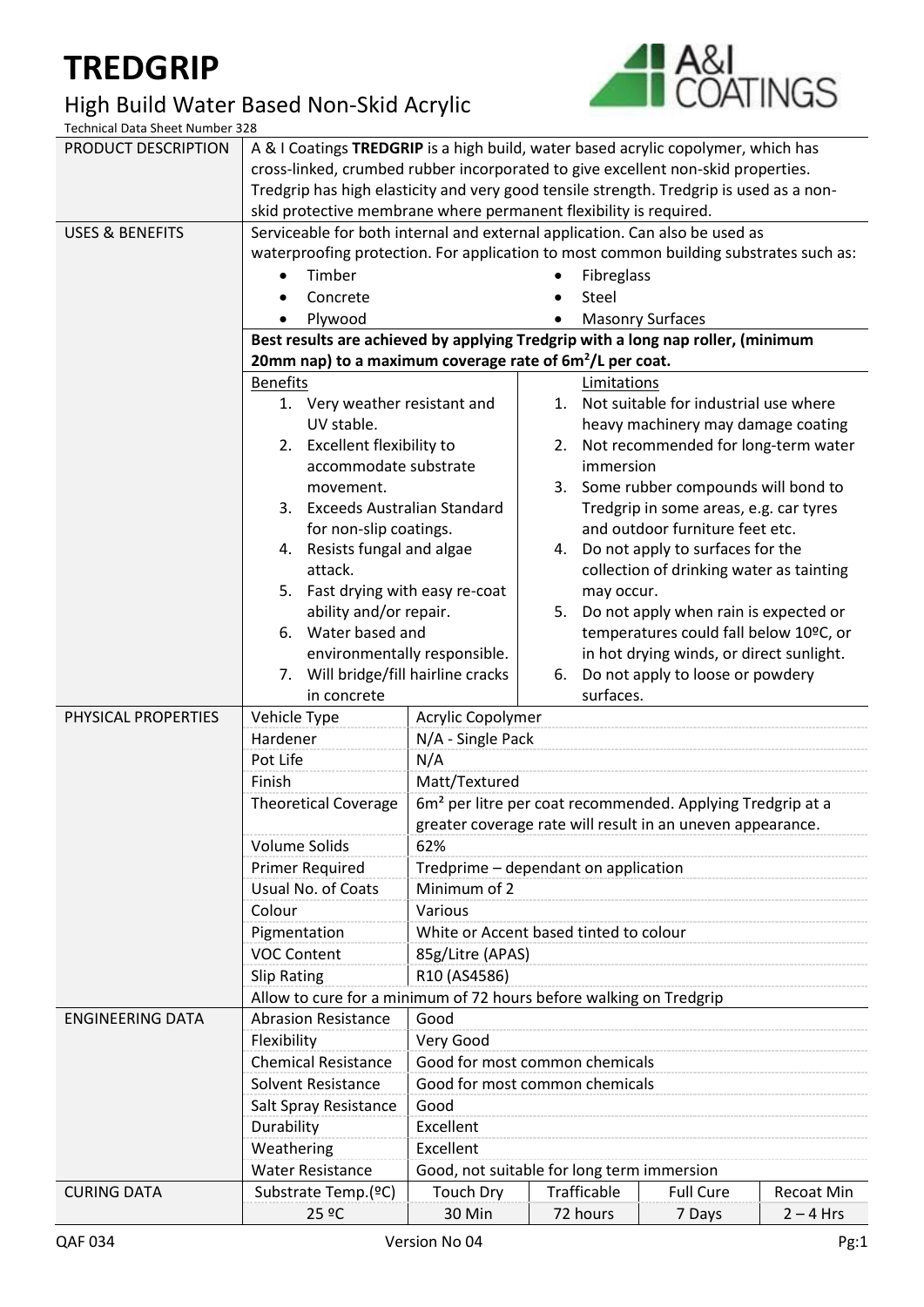| <b>APPLICATION</b>         | Mixing                                                                                                                                                                                                                                                                                                                | Tredgrip is thixotropic. Stir contents thoroughly until smooth. Multiple                                                            |  |  |  |  |
|----------------------------|-----------------------------------------------------------------------------------------------------------------------------------------------------------------------------------------------------------------------------------------------------------------------------------------------------------------------|-------------------------------------------------------------------------------------------------------------------------------------|--|--|--|--|
| <b>DATA</b>                |                                                                                                                                                                                                                                                                                                                       | containers should be boxed together to ensure colour uniformity.                                                                    |  |  |  |  |
|                            | Application                                                                                                                                                                                                                                                                                                           | Apply using a long nap roller with a minimum nap length of 20mm.                                                                    |  |  |  |  |
|                            |                                                                                                                                                                                                                                                                                                                       | Always apply one coat in one direction, and then apply the other coats                                                              |  |  |  |  |
|                            |                                                                                                                                                                                                                                                                                                                       | at 90º or right angles to the previous coat to ensure adequate and even                                                             |  |  |  |  |
|                            |                                                                                                                                                                                                                                                                                                                       | coverage. Ensure you have a 'wet edge' when doing large areas to                                                                    |  |  |  |  |
|                            |                                                                                                                                                                                                                                                                                                                       | avoid track marks in the final appearance.                                                                                          |  |  |  |  |
|                            | Cleaning                                                                                                                                                                                                                                                                                                              | Wash all equipment in clean water before product dries.                                                                             |  |  |  |  |
|                            | Thinning                                                                                                                                                                                                                                                                                                              | First coat should always be thinned with approx. 20% clean water.                                                                   |  |  |  |  |
|                            | <b>Typical</b>                                                                                                                                                                                                                                                                                                        | Clean thoroughly, acid etch if needed, apply Tredprime if concrete                                                                  |  |  |  |  |
|                            | Specification                                                                                                                                                                                                                                                                                                         | powdery or very smooth, otherwise thin first coat of Tredgrip with                                                                  |  |  |  |  |
|                            |                                                                                                                                                                                                                                                                                                                       | water, followed by unthinned topcoat.                                                                                               |  |  |  |  |
| <b>SURFACE</b>             | All Surfaces                                                                                                                                                                                                                                                                                                          | All surfaces must be clean and dry, free from dirt, grease, oil, rust,                                                              |  |  |  |  |
| PREPARATION                |                                                                                                                                                                                                                                                                                                                       | mould and flaking material.                                                                                                         |  |  |  |  |
|                            | <b>Masonry Surfaces</b>                                                                                                                                                                                                                                                                                               | New concrete should be left to cure for 28 days, before acid etching                                                                |  |  |  |  |
|                            |                                                                                                                                                                                                                                                                                                                       | and flushing with clean water and a water blaster. All surfaces including                                                           |  |  |  |  |
|                            |                                                                                                                                                                                                                                                                                                                       | cement sheeting must be primed with Tredprime or Water Based Satin                                                                  |  |  |  |  |
|                            |                                                                                                                                                                                                                                                                                                                       | Epoxy.                                                                                                                              |  |  |  |  |
|                            | Steel                                                                                                                                                                                                                                                                                                                 | All steel surfaces must be prepared by thoroughly degreasing to                                                                     |  |  |  |  |
|                            |                                                                                                                                                                                                                                                                                                                       | remove all traces of oil/grease and sandblasted or wire brush cleaned                                                               |  |  |  |  |
|                            |                                                                                                                                                                                                                                                                                                                       | before coating with E2300 water based metal primer according to                                                                     |  |  |  |  |
|                            |                                                                                                                                                                                                                                                                                                                       | manufacturer's directions.                                                                                                          |  |  |  |  |
|                            | Aluminium                                                                                                                                                                                                                                                                                                             | All aluminium surfaces must be prepared by thoroughly degreasing to                                                                 |  |  |  |  |
|                            |                                                                                                                                                                                                                                                                                                                       | remove all traces of oil/grease and sandblasted, wire brushed or<br>sanded before coating with Water Based Satin Epoxy according to |  |  |  |  |
|                            |                                                                                                                                                                                                                                                                                                                       | manufacturer's directions.                                                                                                          |  |  |  |  |
|                            | Timber                                                                                                                                                                                                                                                                                                                | All timber should be suitably primed with a premium quality acrylic                                                                 |  |  |  |  |
|                            |                                                                                                                                                                                                                                                                                                                       | timber primer before the application of Tredgrip.                                                                                   |  |  |  |  |
|                            | Fibreglass                                                                                                                                                                                                                                                                                                            | Surface must be thoroughly sanded with coarse sandpaper (e.g. 60-80                                                                 |  |  |  |  |
|                            |                                                                                                                                                                                                                                                                                                                       | grit) before cleaning with sugar soap and flushing with plenty of clean                                                             |  |  |  |  |
|                            |                                                                                                                                                                                                                                                                                                                       | water.                                                                                                                              |  |  |  |  |
|                            | <b>Previously Painted</b>                                                                                                                                                                                                                                                                                             | Remove any loose, flaking or chalking material. Existing paving paints                                                              |  |  |  |  |
|                            | Surfaces                                                                                                                                                                                                                                                                                                              | including oil based enamels must be sanded and thoroughly cleaned                                                                   |  |  |  |  |
|                            |                                                                                                                                                                                                                                                                                                                       | then sealed with a premium quality acrylic primer. Epoxy coatings and                                                               |  |  |  |  |
|                            |                                                                                                                                                                                                                                                                                                                       | polyurethanes must be sanded, cleaned and primed with water based                                                                   |  |  |  |  |
|                            |                                                                                                                                                                                                                                                                                                                       | satin epoxy according to manufacturer's directions. ALL EXISTING                                                                    |  |  |  |  |
|                            |                                                                                                                                                                                                                                                                                                                       | PAINT SYSTEMS MUST BE TESTED FOR ADHESION TO THE SURFACE BY                                                                         |  |  |  |  |
|                            |                                                                                                                                                                                                                                                                                                                       | DOING A CROSS-CUT AND TAPE PULL-OFF TEST. IF EXISTING SYSTEM                                                                        |  |  |  |  |
|                            |                                                                                                                                                                                                                                                                                                                       | SHOWS POOR ADHESION IT MUST BE COMPLETELY REMOVED.                                                                                  |  |  |  |  |
| <b>PACKING &amp;</b>       | Packing                                                                                                                                                                                                                                                                                                               | Available in 1, 4 and 10L pails. For availability of other sizes, contact A                                                         |  |  |  |  |
| <b>STORAGE</b>             |                                                                                                                                                                                                                                                                                                                       | & I Coatings.                                                                                                                       |  |  |  |  |
|                            | Storage                                                                                                                                                                                                                                                                                                               | 12 months if stored in sealed containers away from heat and moisture.<br>Subject to re-inspection thereafter.                       |  |  |  |  |
| <b>HEALTH &amp; SAFETY</b> |                                                                                                                                                                                                                                                                                                                       | All applicable statutory regulations must be observed in the application of this product. Users must                                |  |  |  |  |
|                            | first read the Material Safety Data Sheet for Tredgrip. Users should familiarize themselves with all the                                                                                                                                                                                                              |                                                                                                                                     |  |  |  |  |
|                            | safety aspects of the product prior to usage.                                                                                                                                                                                                                                                                         |                                                                                                                                     |  |  |  |  |
|                            |                                                                                                                                                                                                                                                                                                                       | Ensure adequate ventilation during use and sufficient air flow for the comfort of the applicator. Wear                              |  |  |  |  |
|                            | safety goggles and protective gloves. Keep contents sealed and away from children. Please ensure the<br>current Technical Data Sheet is consulted prior to specification or application of A & I Coatings<br>products. If the surface intended to be painted differs from the specification, please consult the A & I |                                                                                                                                     |  |  |  |  |
|                            |                                                                                                                                                                                                                                                                                                                       |                                                                                                                                     |  |  |  |  |
|                            |                                                                                                                                                                                                                                                                                                                       |                                                                                                                                     |  |  |  |  |
|                            | Coatings Technical team on 1800 819 585.                                                                                                                                                                                                                                                                              |                                                                                                                                     |  |  |  |  |

All surplus materials and empty containers should be disposed of in accordance with appropriate regional regulations/legislation. Note: The figures quoted for pot life and drying/curing times are not definitive. They are dependent on onsite conditions, such as volume of material mixed, ambient and substrate temperatures, weather and ventilation. DISCLAIMER Since the use and application of this product is beyond our control, we cannot be held responsible for product field performance. The information presented above is the result of our considerable